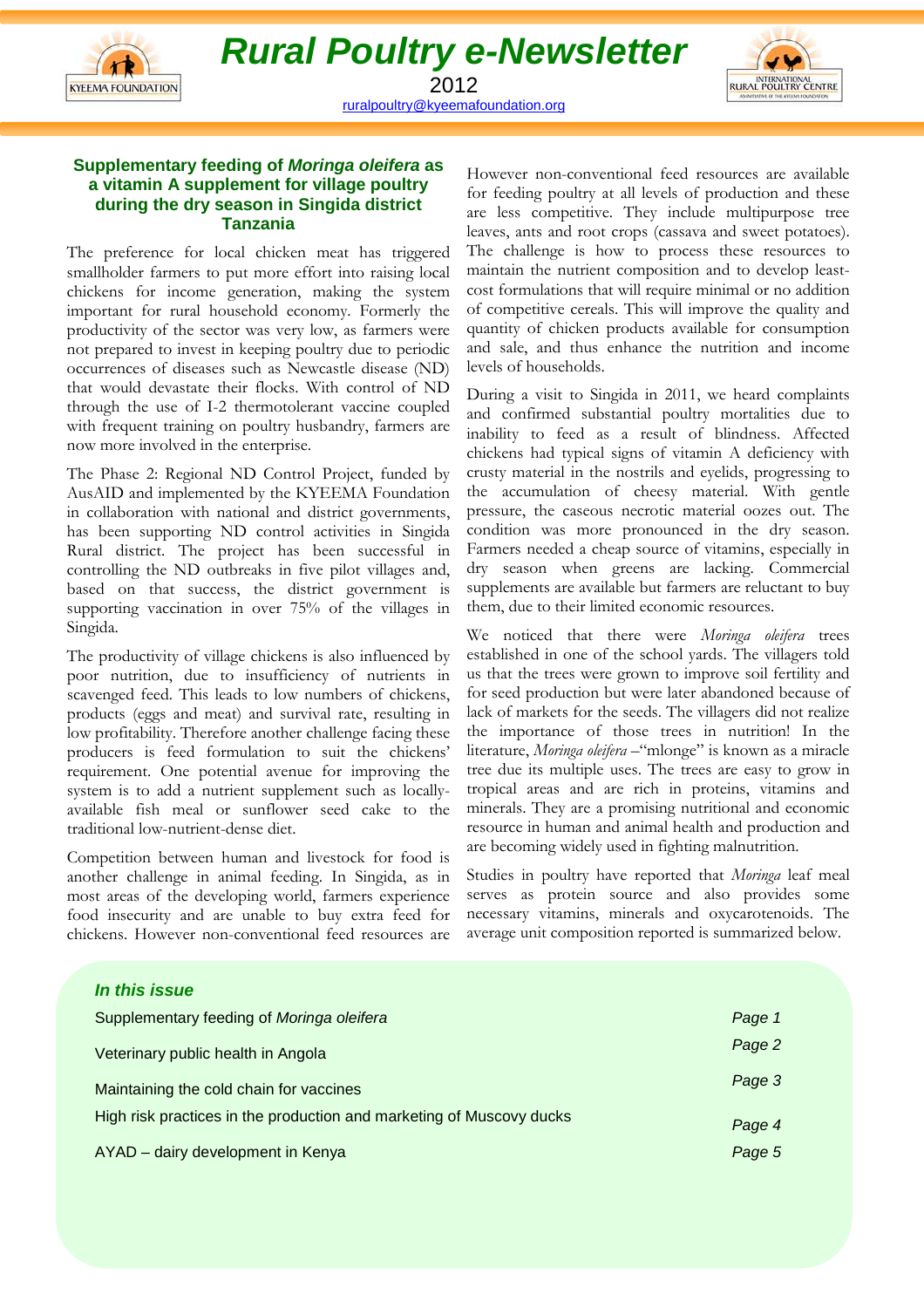| <b>NUTRIENT</b>     | <b>AMOUNT</b>      |
|---------------------|--------------------|
| Crude Protein (%)   | $27.51 - 29.7$     |
| Crude Fibre(%)      | $19.25 - 22.5$     |
| Crude Fat (%)       | $2.23 - 4.38$      |
| Energy (MJ / Kg DM) | 7.86               |
| Vitamin A (IU)      | $15,620 \pm 6,475$ |
| Vitamin $C^*$ (mg)  | $773 \pm 91$       |
| $Ca$ (mg/100gDM)    | $2.9 - 2.79$       |
| P(mg/100gDM)        | 2.6                |

Efforts were made to find the solution to the problem in Singida. In two project pilot divisions where many cases of vitamin A deficiency had been reported between 2009 and 2011, farmers were advised to use Moringa oleifera as an ingredient in their supplementary feeds. During training conducted in November 2011, farmers learned the importance of using the Moringa tree as a cheap source of vitamin A and other nutrients, and using it as feed ingredient supplement in poultry diets. The villagers learned how to harvest the leaves, air-dry them under a shed until they were crisp to touch but still green, and preserve the dried leaves for use during the dry season. other nutrients, and using it as feed ingredient supplement in poultry diets. The villagers learned how to harvest the leaves, air-dry them under a shed until they were crisp to touch but still green, and preserve the dried leaves for use during the dry season.



Moringa olifera flowers, leaves and fruit with seeds

In an evaluation done one year later very few cases of vitamin A deficiency were reported in comparison to the previous years. Although quantitative data was not collected, we could still observe that the preserved Moringa oleifera provided a cheap source of vitamin A and other nutrients to chickens in the dry season. The challenges remain on how to incorporate Moringa in the feed formulation and calculate actual quantities to be consumed to take care of any potential deficiency. Moringa leaves can improve the nutritional status and combat vitamin A deficiency in local chickens in Singida. There is a need to have more scientific evidence on this issue. Let's share!!!

#### Resources

Kakengi, A.M.V., Kaijage, J.T., Sarwatt, S.V., Mutayoba, S.K., Shem M.N. and Fujihara, T. (2007) Effect of Moringa oleifera leaf meal as a substitute for sunflower seed meal on performance of laying hens in Tanzania. Livestock Research for Rural Development 19:8 http://www.lrrd.org/lrrd19/8/kake19120.htm

Makkar, H.P.S. and Becker, K. (1997) Nutritional and anti-quality factors in different morphological parts of the Moringa oleifera tree. Journal of Agricultural Science 128: 311-322

Moringanews Network http://www.moringanews.org/

Olugbemi, T.S., Mutayoba, S.K. and Lekule, F.P. (2012) Effect of Moringa (Moringa oleifera) inclusion in cassava based diets fed to broiler chickens. International Journal of Poultry Science 9:363-367.

#### **Maulaga, W. & Msami, H. Tanzania Veterinary Laboratory Agency Dar es Salaam, Tanzania**

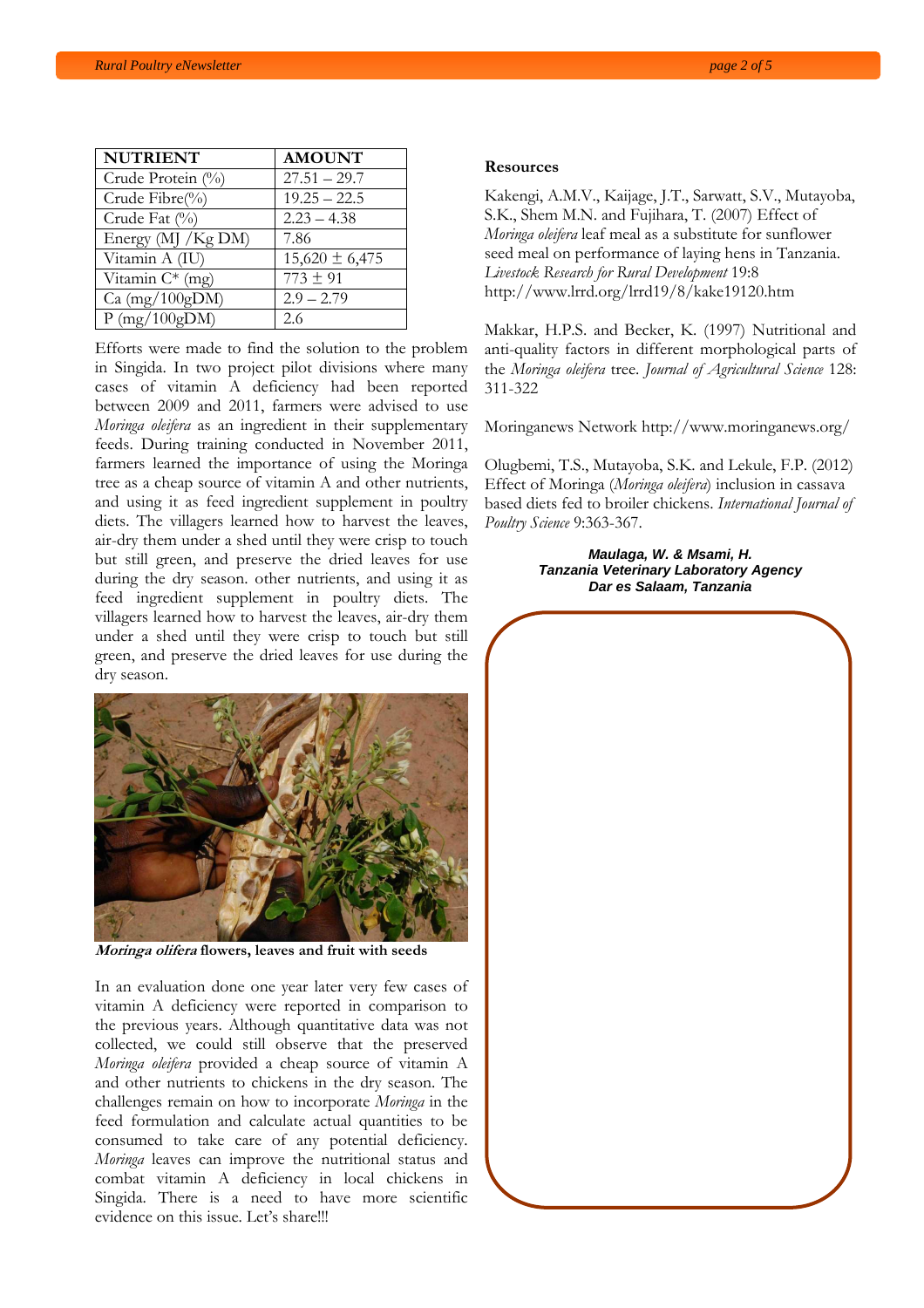# **Maintaining the cold chain for vaccines in veterinary medicine**

Vaccines are biological products and excess heat, cold or light, or fluctuating temperatures can affect their potency. This is significant because a loss in potency or activity can result in inadequate immunity in the vaccinated subject. This can lead to failure of 'herd immunity' and subsequent outbreaks of disease in seemingly vaccinated animals. Without proper monitoring and evaluation of the cold chain it is difficult to determine whether vaccination failure is due to cold chain problems or other factors. Unfortunately, there is very little field research assessing cold chain maintenance in the literature at present.

The World Health Organization (WHO) has developed guidelines for vaccine storage and recommends the range of 2 to 8 °C for vaccine storage, and ideally 'strive for 5'. There are two main types of cold chain: the 'conventional cold chain' and the 'non-conventional cold chain'. The 'conventional cold chain' includes vaccine refrigerators, cold rooms, domestic refrigerators, and insulted boxes with icepacks used for transport of vaccine. The 'nonconventional cold chain' includes storage of vaccine in cool places in a home, such as next to a water pot, or field transport wrapped in a damp cloth in an openweave basket.

This report discusses maintenance of the cold chain based on data collected in the veterinary laboratory in Lubango, Angola. A data logger was used to record temperatures in the vaccination storage refrigerator, and minimum/maximum thermometers were used to assess the effectiveness of various cool pack storage methods for field transport of vaccine.

### Use of domestic refrigerators for storage of vaccines

Domestic refrigerators are not ideal for vaccine storage because they are not designed to maintain temperature within the recommended 2 to 8 °C range for vaccines. They have cooling and heating cycles, temperatures vary from shelf to shelf, and temperatures in some locations such as near the cooling plate can reach freezing point. Domestic refrigerators are most commonly compressor refrigerators (such as cyclic defrost, frost-free and bar refrigerators). Absorption refrigerators work differently and use a source of heat such as combustion of gas, solar thermal energy or electric heating elements. The refrigerators that use gas or

solar energy can be beneficial in areas where the electricity source is unreliable.

The data obtained from the refrigerator in the Quality Control room of the laboratory revealed an average temperature of 10.8 °C, with fluctuations between 10.1 °C and 12.5 °C. The average temperature was even higher in the bottom drawer of the refrigerator, which was made of solid plastic and restricted airflow. On days when there were power outages, temperatures were as high as 23 °C. Once this was recognised, steps were taken to investigate the high temperatures. The electric motor driving the internal fan in the refrigerator was not working and needed to be replaced. The generator supplying electricity during power outages was also not working.

As the refrigerator tends to fluctuate approximately 2-3 °C in a cycle, it should be possible to maintain a temperature between 2 and 8 °C if the thermostat is adjusted appropriately and the electricity supply is constant. If using a domestic refrigerator for vaccine storage, it is essential to monitor minimum and maximum temperatures daily in order to identify when problems occur.

### Effectiveness of various cool pack storage containers for field transport

When using cool packs or cold boxes for vaccine storage, cold mass is essential. Different types of cold mass including commercial ice packs, frozen salt water and frozen fresh water were compared. Frozen salty water and frozen fresh water were comparable, with temperatures from -4 °C to 20 °C over 24 hours. Ice packs kept the cold boxes or cool packs coolest with temperatures from -7  $\mathrm{^{\circ}C}$  to 10  $\mathrm{^{\circ}C}$  over 24 hours. This is most likely due to the shape of the ice packs and the ability to pack them tighter. Comparison between a soft cool pack and an insulated cold box with the same cold mass showed the cool pack to hold temperature between -2°C and 8°C, and the cold box between 0°C and 6°C. The cold box, therefore, maintained a more stable temperature.

From this information the many variables to consider when packing vaccines for field transport are highlighted. These include the type of cold mass, number of cold mass units, size of the cool pack or cold box, method of packing, ambient temperature and time to destination. Even more important is the need for conditioning of the cold mass to prevent the freezing temperatures seen at the beginning of each experiment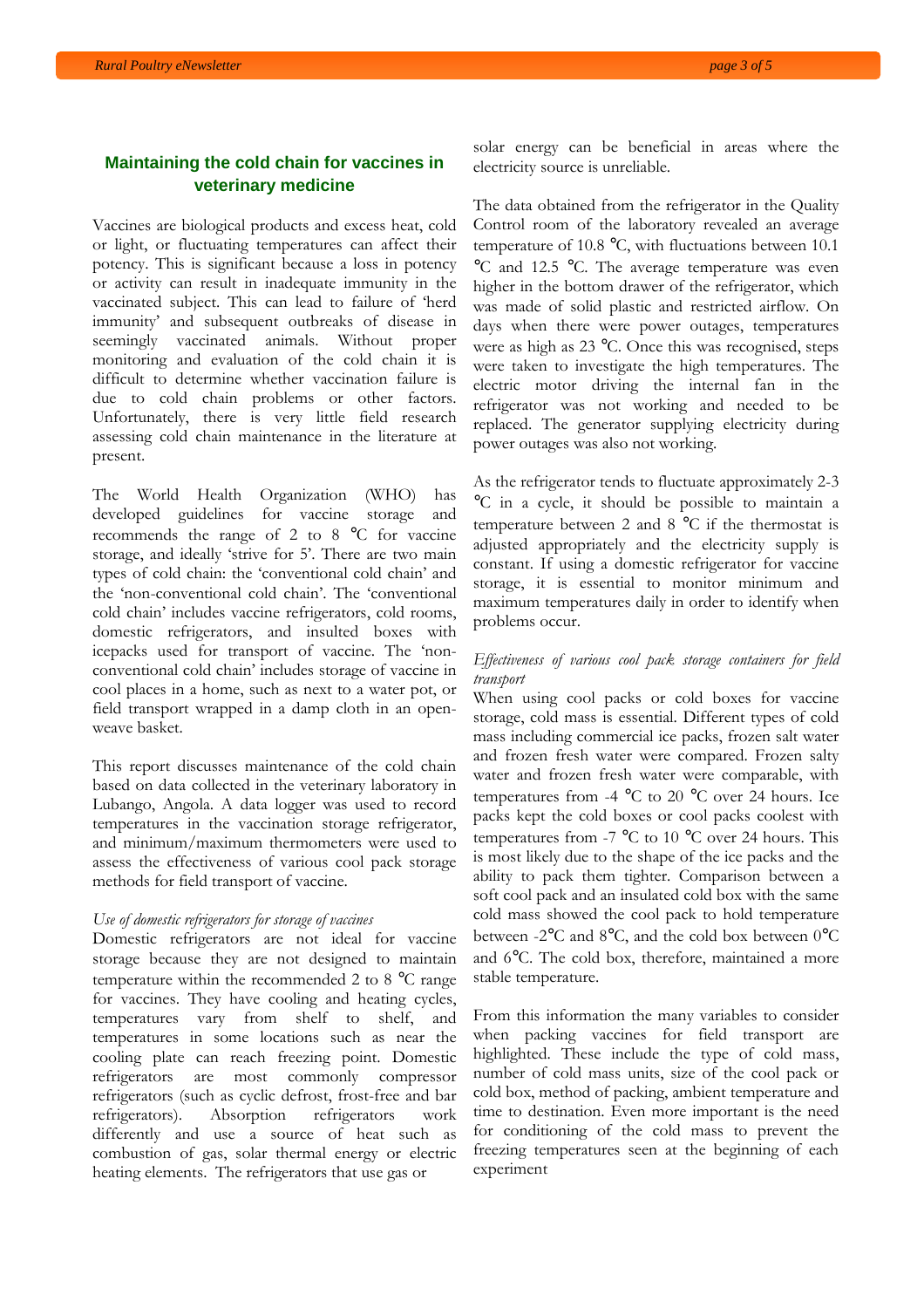#### Conclusion

Maintaining the cold chain for vaccines is extremely important. However, the cold chain is generally poorly monitored in practice, especially in veterinary practice. It was of great interest to study this topic and I hope to gain some data from veterinary practices in Australia to compare to data from Angola.

### Assessment

I am glad to have had the opportunity to travel to Angola and work as a volunteer with the KYEEMA Foundation project. Lubango was a beautiful place with friendly people, and different from any place I have travelled before. Even in my short stay I gained a lot of insight into the challenges of working in a developing country, for example language barriers, other communication barriers, fiscal issues, differing opinions, coordination with other industries in-country, difficulty in obtaining infrastructure and supplies, and relationships with partner organisations, government and community. Despite the challenges, it was easy to see the benefits of the work being done and the progress that was made during my time in Lubango. Improvements in agriculture for food security are becoming increasingly important worldwide, and I was grateful to be part of a team working towards an important goal.

#### **Jessica Privett**



## **High risk practices in the production and marketing of Muscovy ducks for transmission of highly pathogenic avian influenza in Indonesia**

In 2009, I conducted a small project which focused on risk factors for environmental contamination with highly pathogenic avian influenza (HPAI) in rural farms and live bird markets in Central Java, Indonesia. The study was descriptive in design and involved 30 semistructured interviews with farmers and 20 interviews with vendors and collectors at live bird markets to examine production and marketing systems. The study focused on Muscovy ducks, which have been implicated as a high risk factor for environmental contamination with HPAI.

Data collected included type of poultry production system (intensive vs. semi-intensive vs. extensive), types of birds raised and traded by a particular farmer or vendor, contact between Muscovy ducks and other types of poultry and wild birds, and amount of veterinary care for the poultry. The study was performed in cooperation with the Public Health Department of the Veterinary School at Universitas Gadjah Mada (UGM) in the city of Yogyakarta.

Most farmers did not see a significant benefit in raising Muscovy ducks, as they are not part of the regular diet of Indonesians. However, raising Muscovy ducks served as a hobby and a form of financial savings. All market vendors and collectors traded multiple species of birds with Muscovy ducks only comprising a small proportion of total birds traded. The Muscovy ducks rarely received veterinary care, though vaccination services and disinfectants were offered by the government. Only 40% of farmers vaccinated their Muscovy ducks and only a few knew of HPAI. Cleaning practices were inconsistently performed.

Because the HPAI virus (H5N1) can be spread via fomites, encouraging proper hygiene with regular cleaning of enclosures and surrounding areas is important in preventing transmission of disease. Additionally, public health veterinarians should raise awareness about zoonotic diseases and promote veterinary services in rural farm communities.

#### **Rebecca Foelber (rfoelber@gmail.com)**